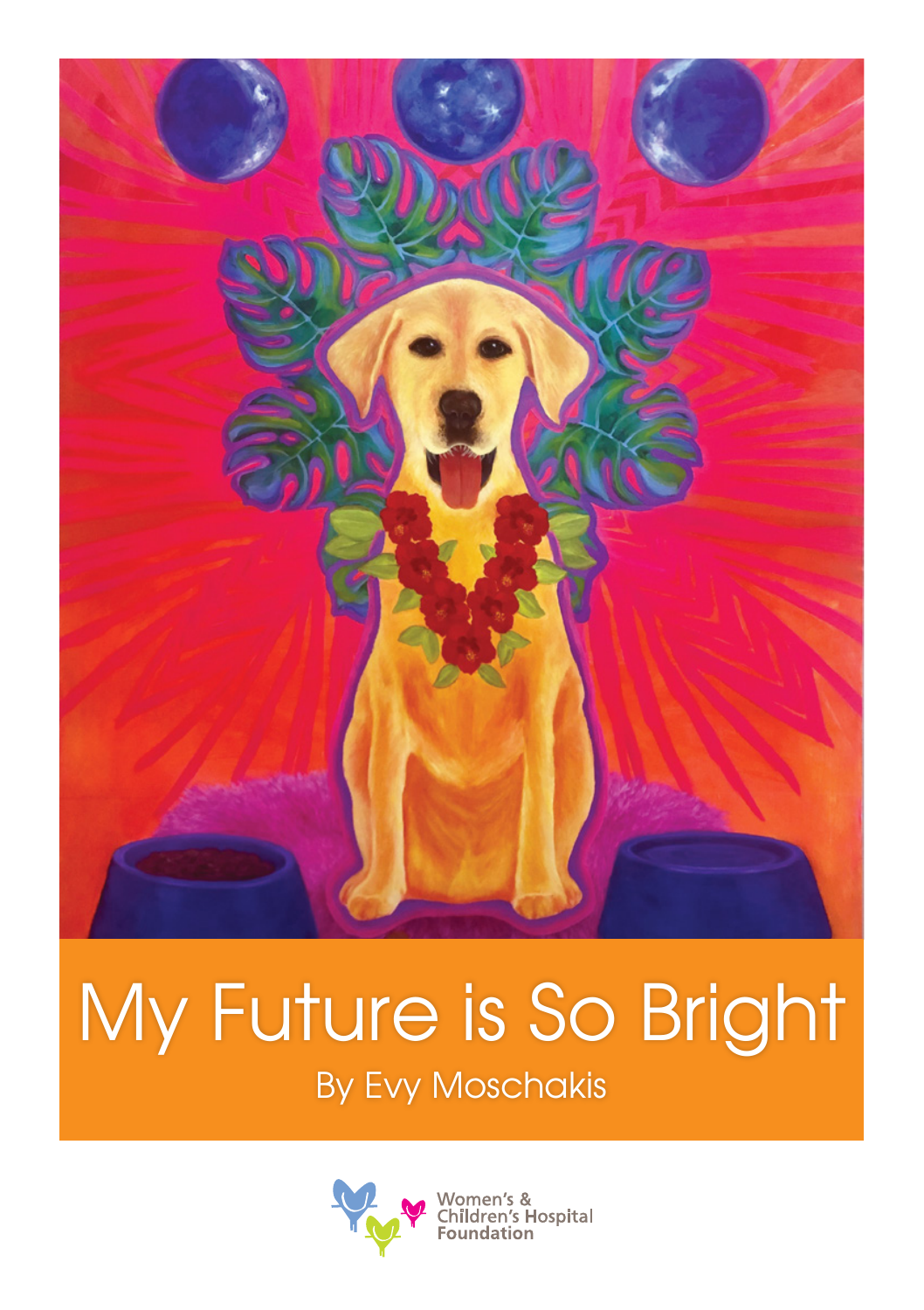

Image: detail of *The earth laughs out loud*

Evy is a local artist who began her working life as a Psychologist providing counselling and hypnotherapy. During the years of raising young children, her direction began to turn toward art having always enjoyed making and drawing in the past.

Whilst focusing on oil painting during her studies at Adelaide Central School, Evy discovered a passion for textile arts particularly crochet and embroidery. Evy found the mindful act of slow crafting resonated with her and provided great potential for her practice. This tactile experience of making textiles and working with bright and vivid colours also had a positive and healing impact on her mental state during a time of great stress.

Currently Evy's art practice encompasses textiles, painting, installation and public art, as she enjoys switching between media for variety and to express themes in diverse ways. The undercurrent to Evy's artwork often derives from the world of childhood, reflected in quirky, colourful and playful images and objects where she enjoys exploring the bounds of traditional textile processes in new ways.

'*I believe that the creative process has the potential to express and articulate ideas and internal states more eloquently than language. It is through paint,*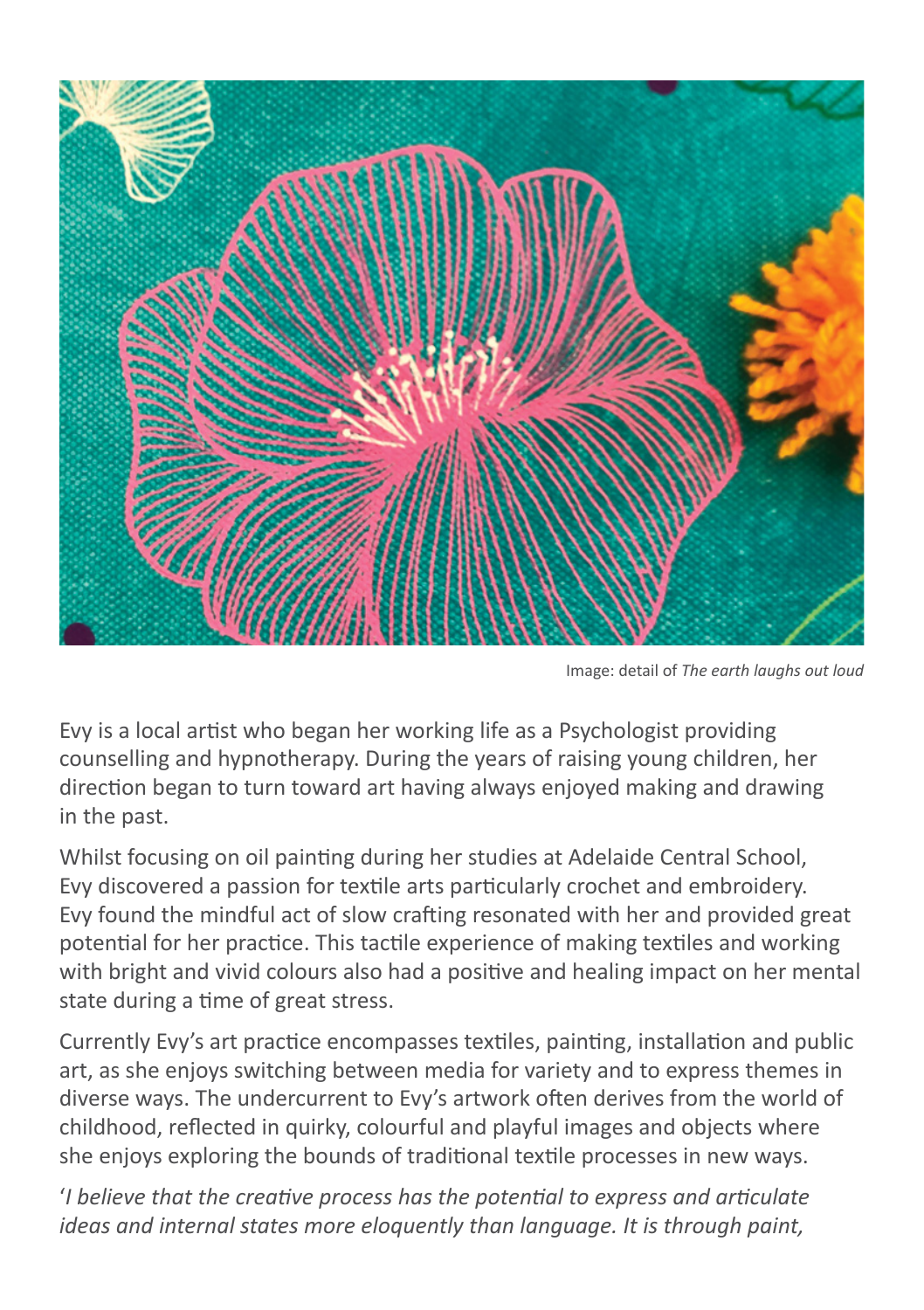*textiles and other media that I seek to explore myself and reflect upon my interaction with the world*'. Evy finds the art-making process is just as important to the final product, as she learns about herself and the materials whilst working in a combination of pre-planned and intuitive directions.

This exhibition explores Evy's relationship with the natural world; as it is a place to be restored, find peace out of the city and connect to animals. The paintings 'The Good Boy' and 'The Divine Miss B' are about our relationship to our domesticated pets, and how they enhance our life and connecting us with nature. Butterflies often appear in Evy's works as an expression of natural beauty and a symbol of spiritual and personal journey.

The experience of connection with nature is expressed through strong colour saturation in her paintings and textiles. 'The Earth Laughs Out Loud', this painting's title derives from Ralph Waldo Emerson's quote 'the Earth laughs in flowers', Evy loves this notion as it provides some hope or a possible antidote for concern of the future of our planet -'It certainly is becoming clearer with time that the only way we can continue to see a bright future for ourselves, our children and our planet, is to cherish and be grateful for the beauty of our natural world'.

Evy is a member of the artist run studios and gallery, 'Collective Haunt' in Norwood where she pursues her art practice which includes exhibitions, commissions, workshops and community projects.

For more about Evy's work: www.evymoschakis.com





Image: *Harmonic* Image: *Monarch*